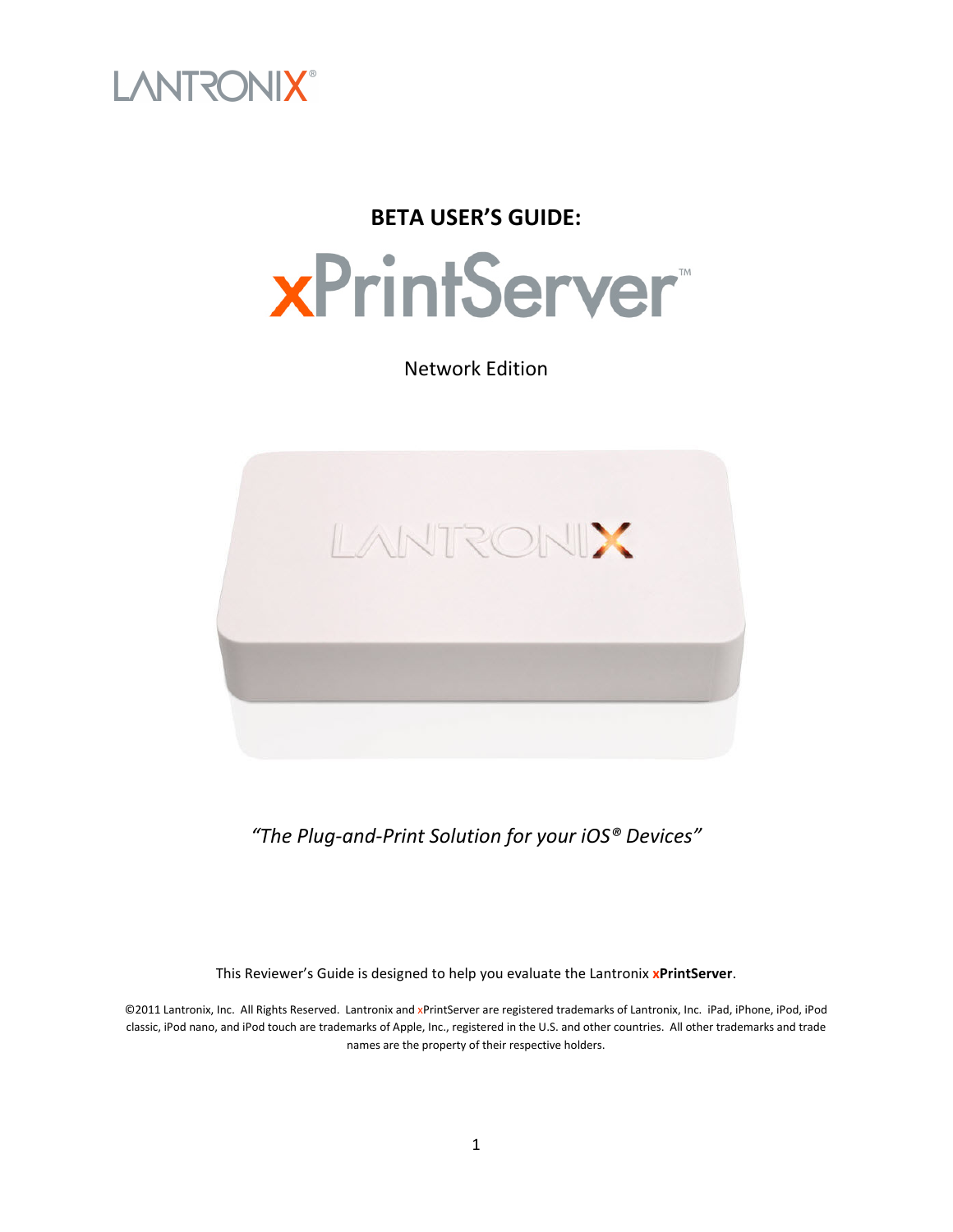

### **Table of Contents**

| 1.1 What it is<br>1.2 Market Background<br>1.3 Competitive Landscape |  |
|----------------------------------------------------------------------|--|
|                                                                      |  |
|                                                                      |  |
|                                                                      |  |
|                                                                      |  |
|                                                                      |  |
|                                                                      |  |
|                                                                      |  |
|                                                                      |  |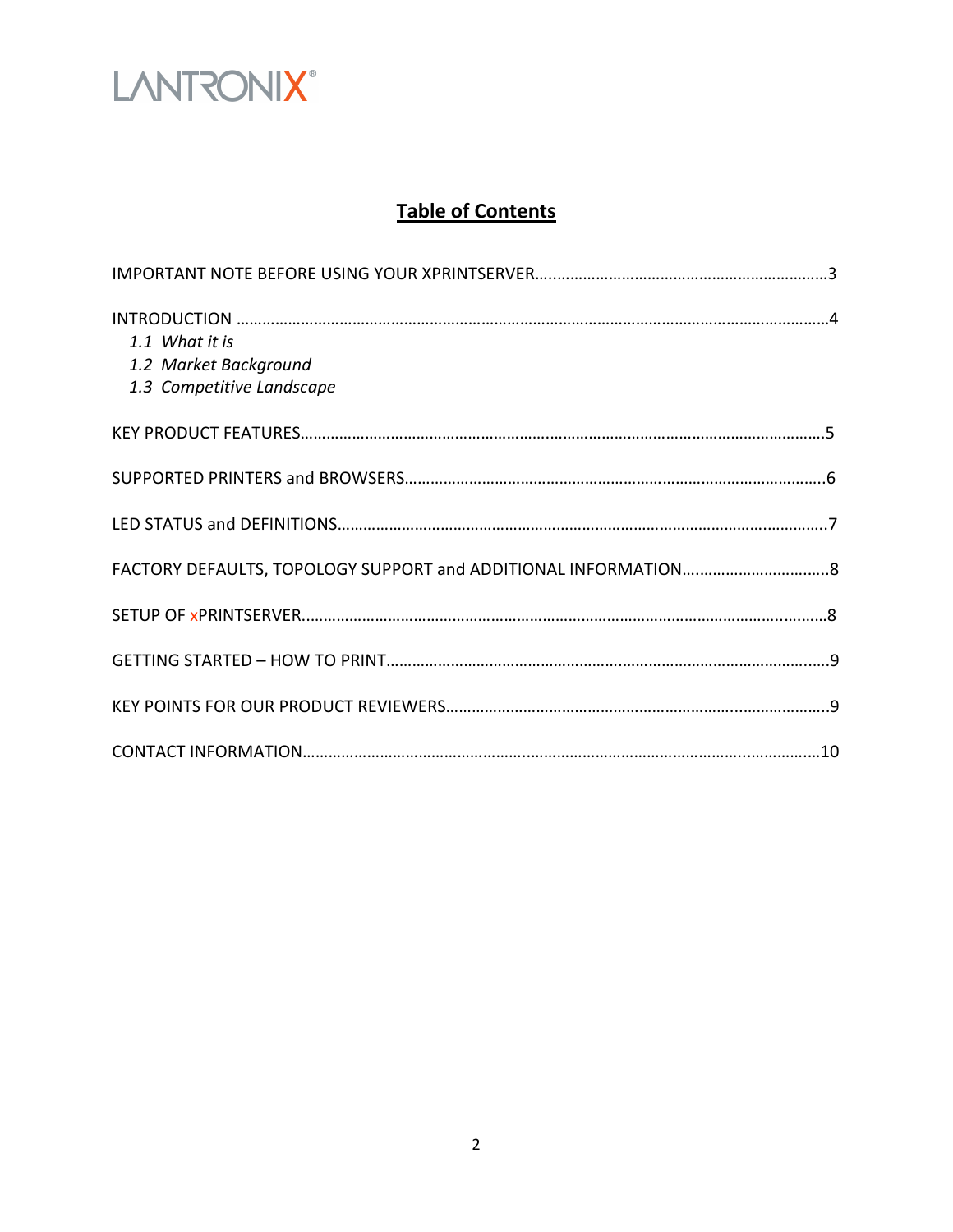

### **\*\*\*\*\*\*\*\*\*\*\* IMPORTANT – PLEASE FOLLOW THIS FIRST STEP \*\*\*\*\*\*\*\*\*\*\***

This is a BETA version of the xPrintServer.

As such, we would like to ensure you have the latest version of firmware loaded on the device.

Before you begin printing with your xPrintServer, please follow these instructions:

### *Updating Firmware*

*Note: Internet access is required for firmware updates.* 

- 1. Login to the xPrintServer user interface (see *Logging In*).
- 2. Click the **Admin** tab to access the **Admin** page.
- 3. Click the **Firmware** link on the left side of the page. The firmware you are currently running will display.
- 4. Click the **Check for Firmware Update** button to check if a firmware update is available at this time. After a few seconds, you will receive one of two messages:
- 5. "Firmware update is available" indicating you may proceed to step 5.
- 6. "You are running the latest version of the firmware" indicating no firmware update is necessary at this time.
- 7. Click **Upgrade Firmware**. Wait a few minutes while firmware upgrades. When the upgrade is complete, the xPrintServer device will automatically restart, bringing you back to the **Home** page.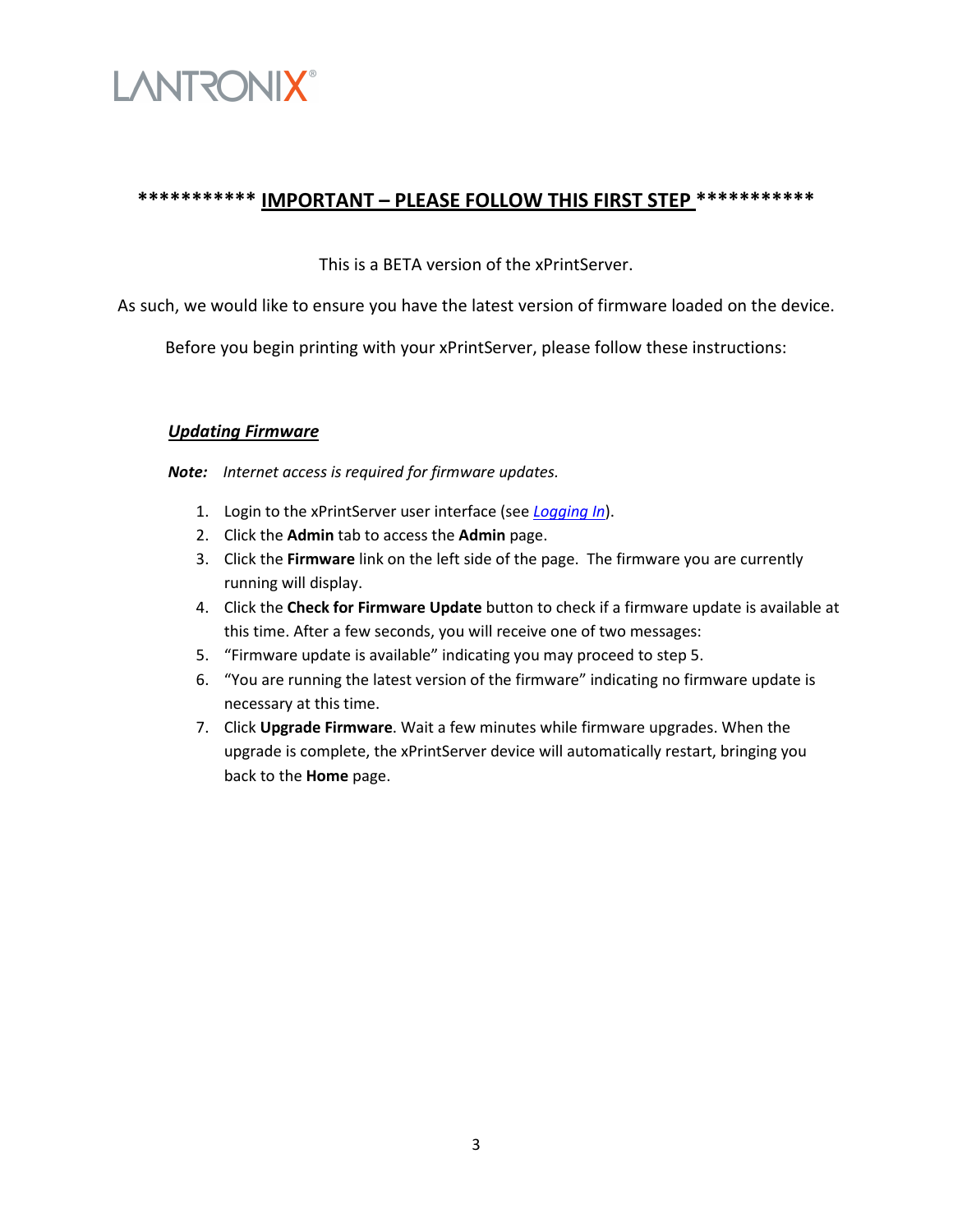

### **1. INTRODUCTION**

#### **1.1** *What is the "xPrintServer"?*

xPrintServer is an easy-to-use, affordable 'plug and print' hardware solution for virtually any Apple<sup>®</sup> iOS device. The first print server of its kind, xPrintServer enables printing from iOS AirPrint-enabled apps, such as *Safari, Notes, Keynote, Pages, Mail, iPhotos, iBooks* and more – right from the native print menu on your Apple device. To use xPrintServer, there is no need to install any printer drivers or download applications to the iOS device. All you need to do is open the box, plug it into a network where your network printers reside and print!

Note: xPrintServer and your printer(s) must be on same IP subnet for 'plug-and-print' operations. The xPrintServer supports an easy to use GUI that allows configuration of printers that are accessible on different IP subnets.

#### **1.2** *Market Background*

There are 73+ million iPads users around the world<sup>1</sup> (50% of whom use it for business<sup>2</sup>), who are frustrated with the lack of an easy to use, low cost printing solution. This customer problem is will continue to grow, especially as iPad adoption rapidly increases:

- 92% of Fortune 500 companies are or will have deployed iPads by end of calendar 2011 $^3$ ;
- 80+% of the top hospitals in the U.S. are currently testing /piloting iPads.

As business adoption increases, so does the challenge faced by IT departments on how to identify, deploy and manage iOS (and specifically iPad) device printing throughout the extended organization.

#### **Factors Driving Current Growth:**

- Mobility Worldwide push toward "all things mobile"
- Tablets trending to cannibalize 15-20% of the PC market in 2011<sup>4</sup>
- iOS tablets (iPads) represent over 95% of total tablet activations in CY'11 Q2
- Ease-of-use

l

• Consumer-adoption of iPad (and all tablets) are driving need for IT to support it

<sup>1</sup> Apple. Apple website Sept 2011 (from earnings release).

<sup>2</sup> ZDNet. September 19,2011. "SAP CIO on Tablets & Mobile Strategy for Enterprise."

<sup>3</sup> Apple. Oct 4, 2011 iOS5 Announcement / press release.

<sup>4</sup> IDC. IDC as quoted in "The Guardian" Sept 2011 – "IDC follows Gartner in cutting PC sales growth forecast."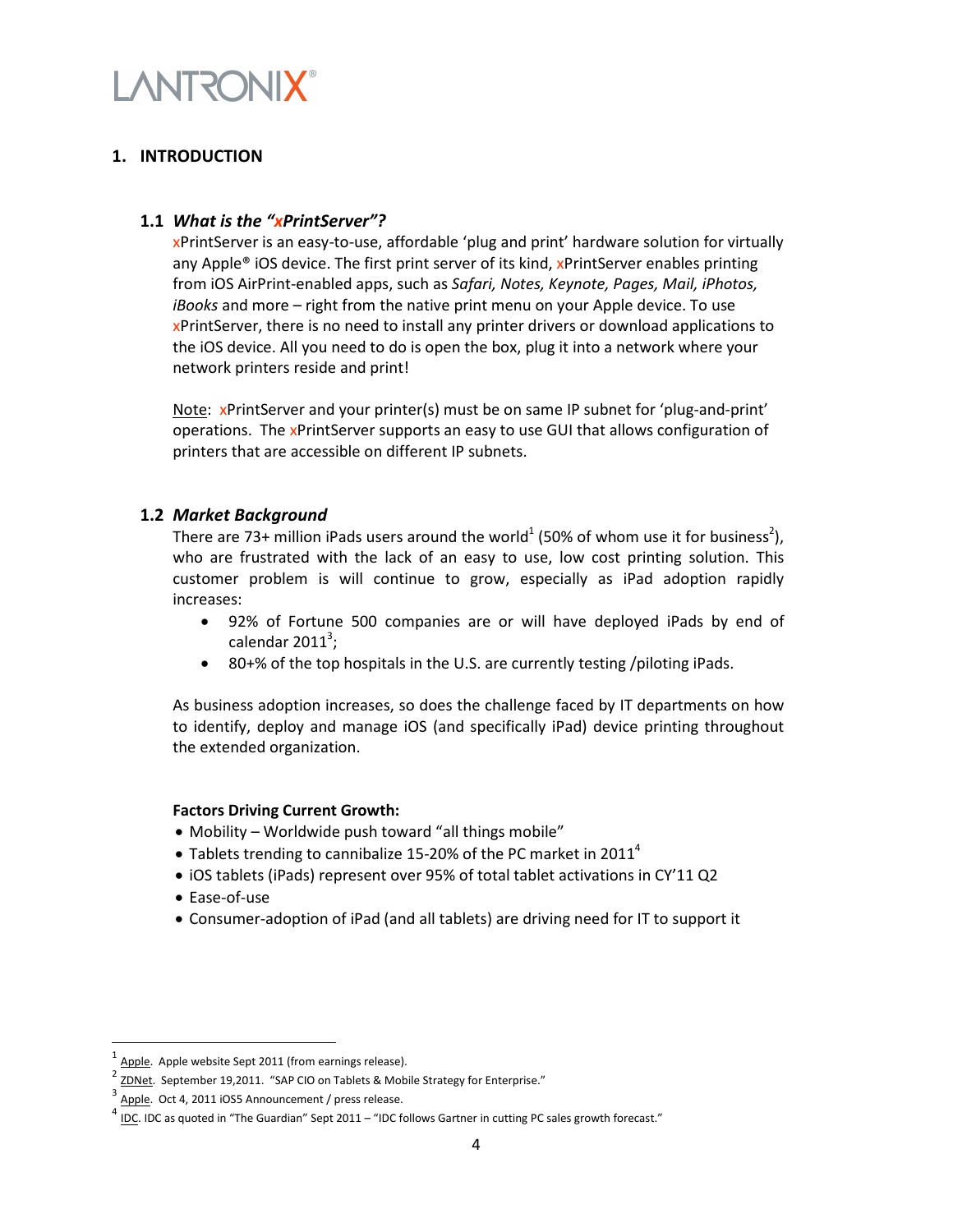### **1.3** *Competitive Landscape*

At time of launch (December 2011), no direct (hardware/print server) competition exists for the xPrintServer.

Current competition exists in related categories:

- 1. The App Approach:
	- a. **Direct Printing Apps** Free and paid apps that allow for printing directly to a Wi-Fi enabled printer (examples = Canon's Easy Photo-Print for iPhone; HP's iPrint Photo app).
		- i. Issue = limits you to these particular printers, especially troublesome for enterprises who have existing investments in legacy printers.
	- b. **Printing-to-Shared Printers** Still app-based, searches a Wi-Fi network for Macs (not PCs) with shared printers.
		- i. Issue = limited to Mac users.
	- c. "**Other Apps"** Dozens, if not more, apps that don't talk directly to printers, but to a server that is run in the background on a Mac or PC, to connect to printers attached to the specific machine you're on.
		- i. Issue = user has to leave the program in which they're interacting (such as email, web-browsing, Word or PowerPoint files, etc.).
- 2. iOS / AirPrint Printers
	- a. New printers being brought out by major manufacturers (HP, Epson) that are designed specifically for the iPad.
		- i. Issue = Users can spend a minimum of  $$99.00+$  for each new printer. In a corporate environment, it's not cost effective or practical to buy, deploy and support.
- 3. The "Work-around" Approach:
	- a. Sync your docs back to your Mac or PC, and print then print. (Technically, not even "iPad printing".)
		- i. Issue = It's time consuming, and the user has to have a desktop or laptop available at all times for printing.

### **2. KEY PRODUCT FEATURES**

- No 'app' or additional software or downloads required
- Simple configuration
- Auto printer discovery (for supported printers)
- Translation of iOS format to printer-specific PDL (Page Description Language)
- Security features
- Support for network-attached printers
- External LED status indicator
- Configuration via browser (HTTP)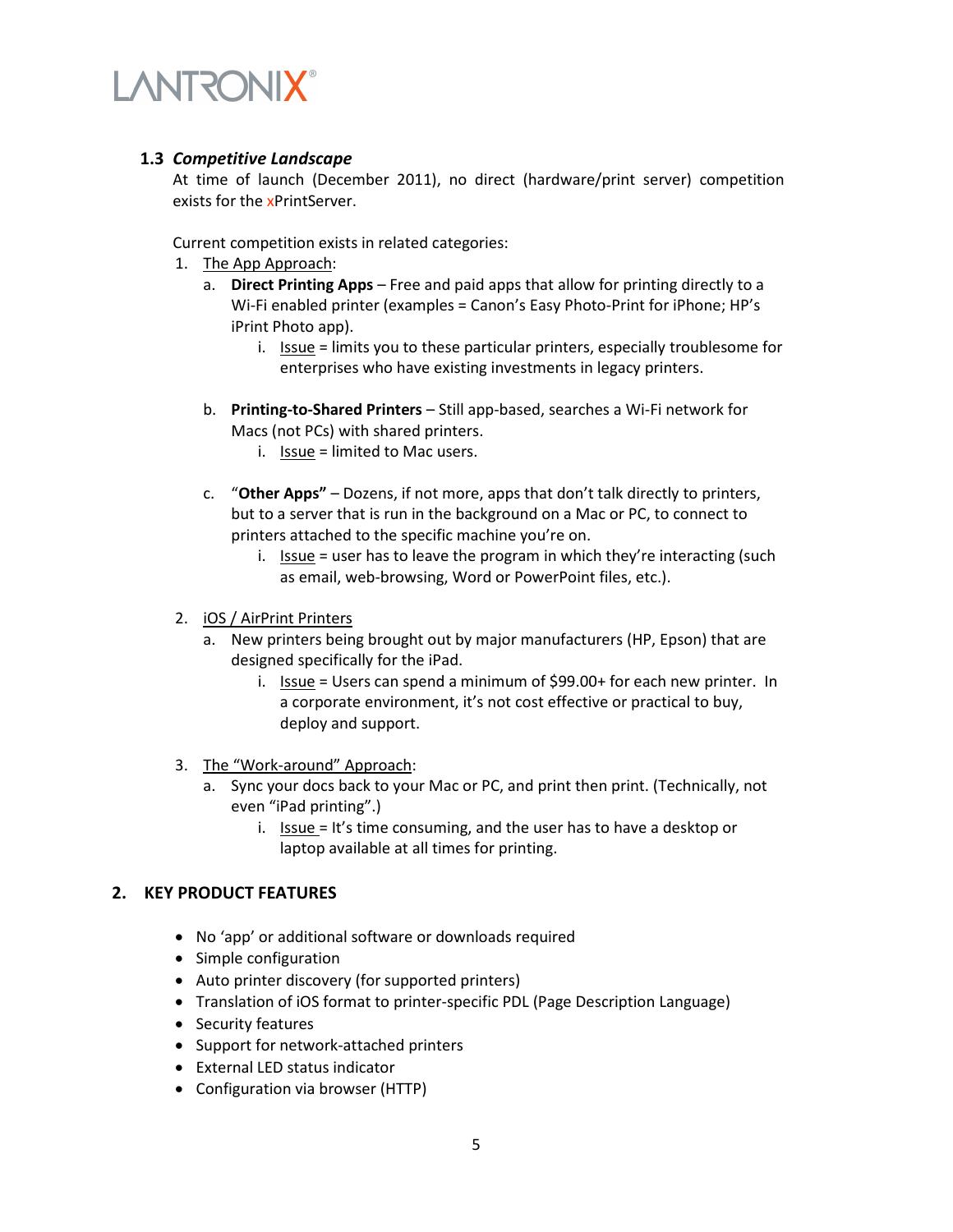

### **3. SUPPORTED iOS DEVICES**

xPrintServer supports all newer generation Apple devices with iOS 4.2 and later, including:

- iOS 4.2 or later
- iPad and iPad2
- iPhone (3GS or later)
- iPod Touch  $(3<sup>rd</sup>$  generation or later)

### **4. SUPPORTED PRINTERS & PRINTER PROTOCOLS**

The xPrintServer-Network Edition only supports network-attached (either wired or wireless) printers with one of the following printing protocols:

- JetDirect (also known as AppSocket)
- LPD
- IPP

The xPrintServer supports thousands of printer models\* from manufacturers including:

- HP
- Toshiba
- Canon
- Lexmark
- Xerox
- Epson

*\*Note: Due to the tens of thousands of printer models in market, Lantronix will continue to add new models to the support printers list – if you have a printer that appears to not be supported, simply email us the brand and model number at xprintserver@lantronix.com.* 

### **5. DHCP CONFIGURATION**

xPrintServer requires DHCP configuration.

#### **6. SUPPORTED BROWSERS**

The following browsers will be supported:

- Microsoft Internet Explorer (version 8.0 or higher)
- Firefox (version 7.0 or higher)
- Safari (version 5.0 or higher)
- Chrome (version 14.0 or higher)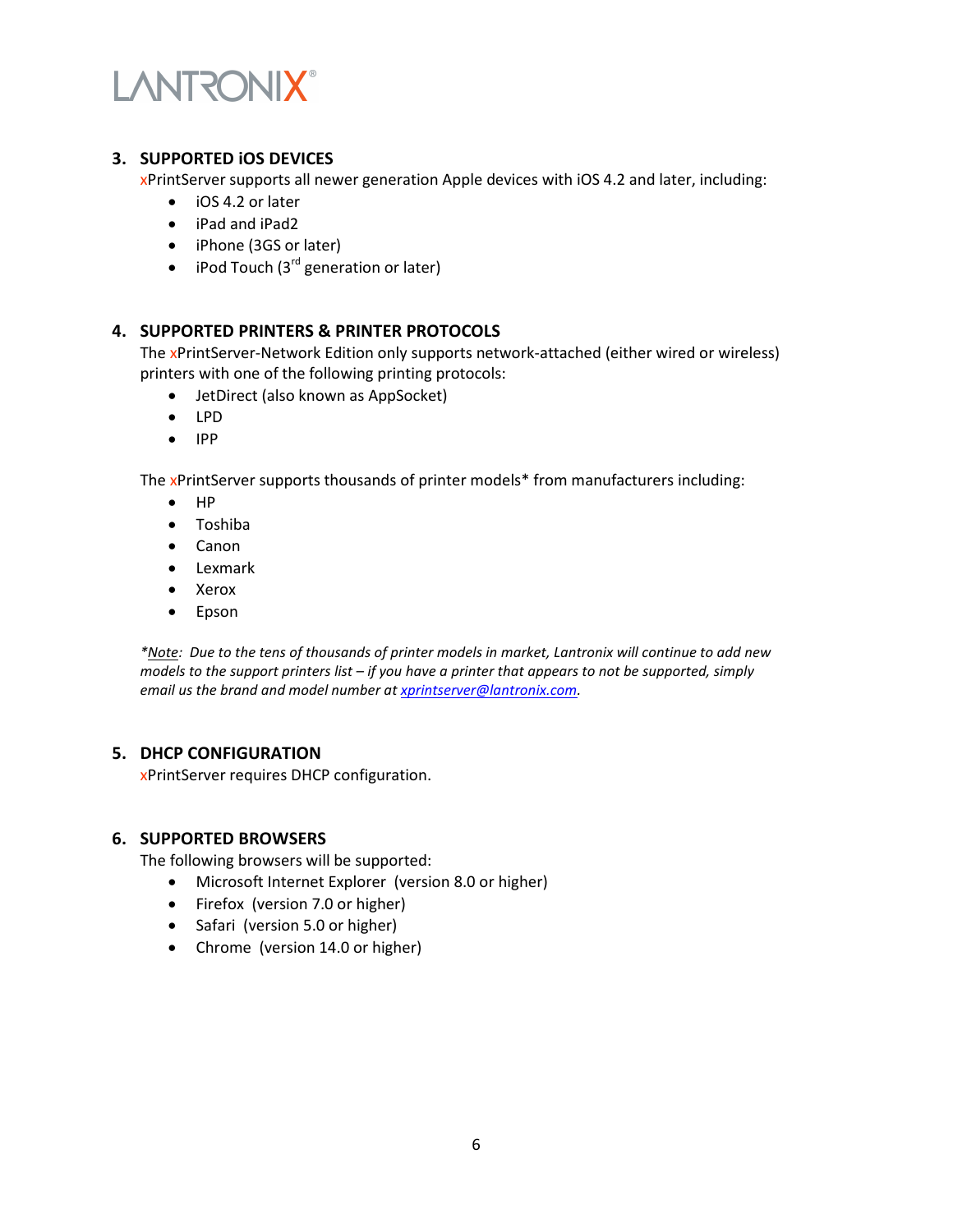### **7. LEDs**

LEDs are located in two places on the xPrintServer device, and provide information about device activity and status.



Ethernet LEDs. There are two "Ethernet LEDs" located on the upper left and right corners of the Ethernet port: One yellow when lit, and the other green. The display and pattern of each LED provides specific status information for the network connection:

| <b>Ethernet LEDs</b>   | <b>Description</b>                                             |
|------------------------|----------------------------------------------------------------|
| Solid Yellow           | Indicates that a link to the Ethernet is established           |
| <b>Flashing Yellow</b> | Indicates activity                                             |
| Solid Green            | Indicates an Ethernet connection speed between 10 and 100 Mbps |
| Green Off              | Indicates an Ethernet connection speed of up to 10 Mbps        |

Status LED. The "Status LED" on the xPrintServer device is incorporated in the "x" letter of the Lantronix logo on the top of the device. The Status LED is orange when lit, and specific display patterns indicates specific status and activity. The LED may display a solid light, display no light, slowly glow on, slowly glow off, or flash on/off. The status of the device is communicated by following the specific glow and flash patterns and number of cycles.

| <b>Status LED</b>   | <b>Description</b>                                                   |
|---------------------|----------------------------------------------------------------------|
| Solid Orange        | Indicates the power is ON or the device is booting                   |
| Off                 | Indicates the power is OFF                                           |
| Glow On - Dim Off   | Repeating pattern of glowing on to glowing off cycle occurring once  |
| (repeating pattern) | every three (3) seconds indicates the device is booted and IDLE      |
| Fast and Flashing   | Indicates activity in progress (i.e., actively printing a print job) |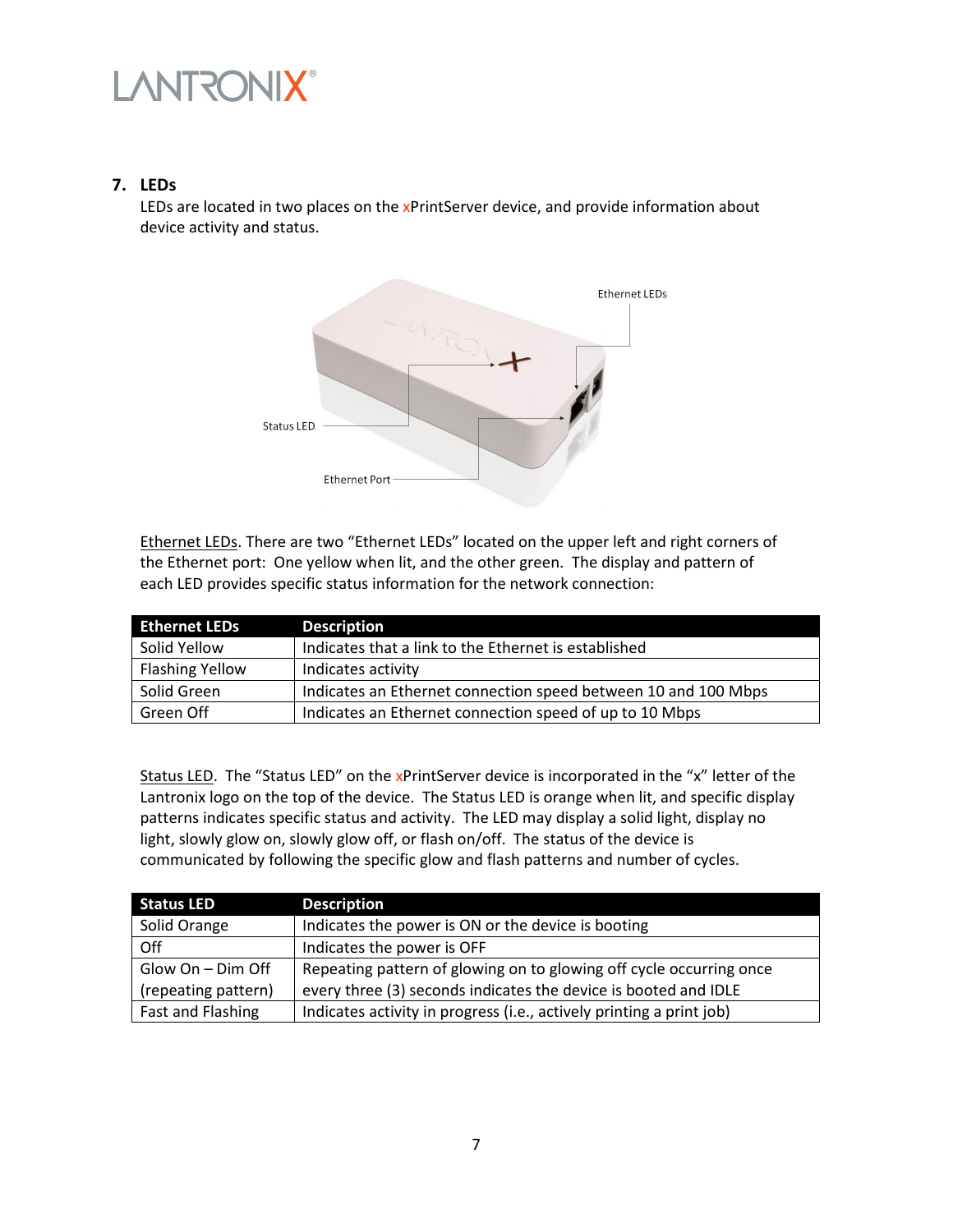### **8. RESTORING FACTORY DEFAULTS**

You can reset the xPrintServer to factory default settings. The **Reset** button is on the bottom of the device and is accessible through a "pin hole" in the case. To reset the unit to factory defaults, perform the following steps:

Step 1: Place the end of a paperclip or similar object into the reset opening (pin-sized hole on the bottom of the device) and press for a *minimum of ten (10) seconds*;

Step 2: Remove the paperclip to release the button. The firmware restores the factory default settings to the configuration and reboots the unit.

### **9. TOPOLOGY SUPPORT**

The xPrintServer is hardwired (via standard CAT-5) cabling to a router, switch or hub. The system requires an Access Point be also hardwired to the network and communicating on the same subnet . The IOS devices associate with the A/P and communicate to the xPrintServer when a print job is ready to be processed. The xPrintServer communicates to network attached printer(s); the printers may either be hardwired or wireless connected to the network.

The printer and xPrintServer do not need to be on the same subnet, however, the xPrintServer will not be able to auto-detect printers outside of the subnet to which it is connected. However printers on different subnets can be configured via the xPrintServer easy to use Web GUI.

The xPrintServer uses Zeroconf to advertise print services to the IOS device(s) and requires either one or both of the following:

- Both the IOS device and the xPrintServer are on the same subnet.
- The IOS device and xPrintServer are on different subnets but multicast traffic is communicated between the subnets.

#### **10. PRODUCT INFORMATION & ADDRESSES**

Obtaining your xPrintServer product information and other identifying information such as the IP address or serial number of your network devices may be helpful when setting up your xPrintServer. This information may also be needed if you contact Lantronix technical support.

### **11. SETUP OF xPRINTSERVER**

- Open your xPrintServer box.
- Remove the contents (xPrintServer, power cord, and RJ45 cable)
- Plug the power cord into the xPrintServer, then to the outlet for power
	- $\lambda$  The orange " $x$ " will illuminate
- Plug the RJ45 cable into your xPrintServer
- Plug the other end of the RJ45 cable anywhere in your network / LAN
	- » The device will auto discover and auto provision your networked-enabled printers, and the Lantronix "X" will pulse orange when it's ready to print!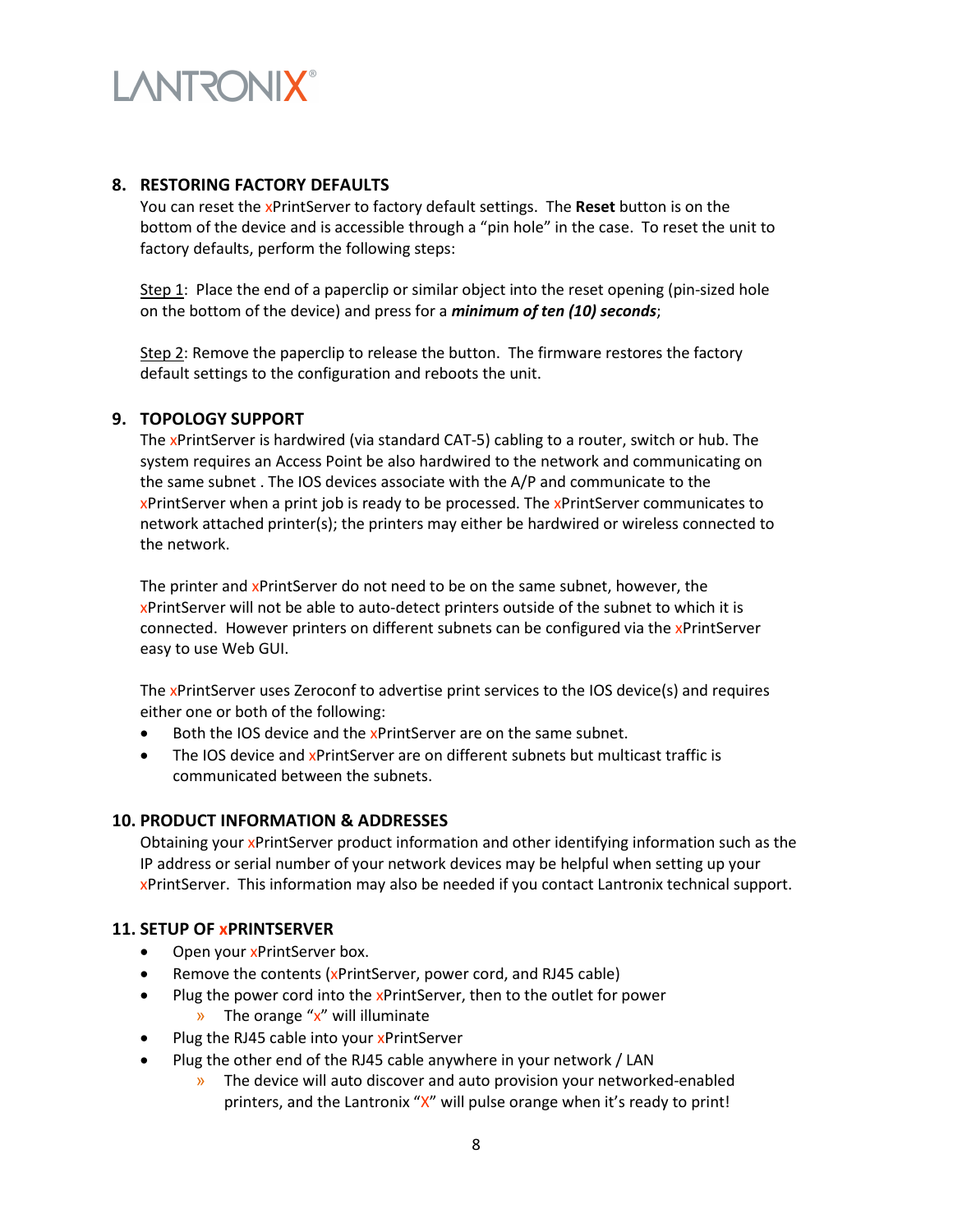### **12. HOW TO PRINT**



2. From the Printer Options menu, click Printer to display of all available networked printers.



3. Select the appropriate printer. Then, select the number of copies and click Print.



### **13. KEY POINTS FOR OUR REVIEWERS:**

- You are reviewing the xPrintServer-*Network Edition*
- This edition is for networked-printers only, not for USB printers.
- This is a BETA version:
	- o Your product packaging (black product box) is beta;
	- $\circ$  The xPrintServer device is beta (both the hardware and software);
	- $\circ$  We will continue to add support for printers if your printer doesn't appear to be supported, simply email us the brand and model at xprintserver@lantronix.com and we'll do our best to provide immediate support.
- Theoretically, xPrintServer can support an almost unlimited number of concurrent printers on the network. However, for optimal performance we recommend one (1) xPrintServer for every 5-10 network printers.